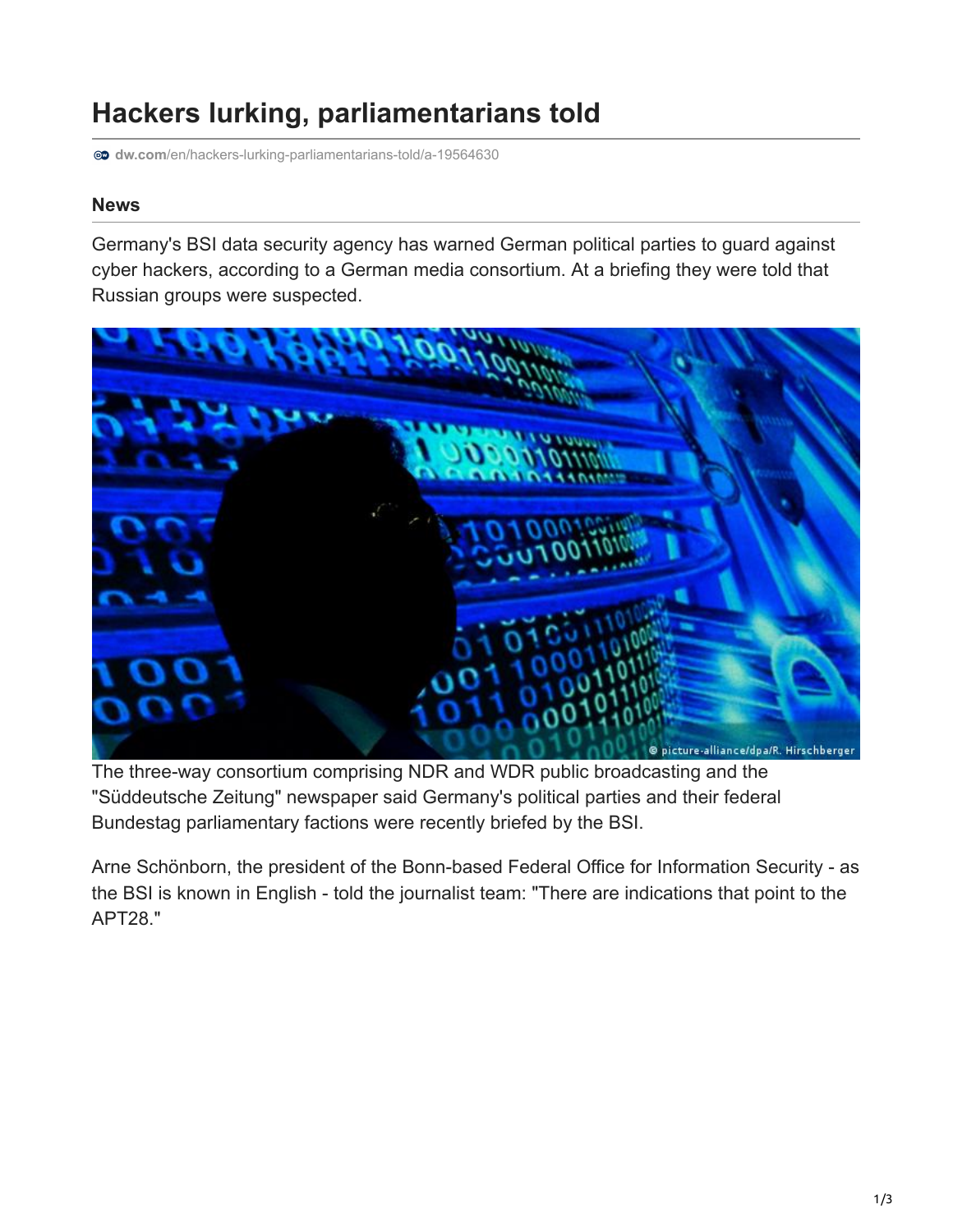

The BSI's Schönborn urges Germany to ward off hackers

The Advanced Persistent Threat or APT28, which is also known as the Sofacy Group, is the name given by western agencies, including [Germany's BfV domestic intelligence agency](http://www.dw.com/en/germanys-domestic-intelligence-chief-accuses-russia-of-cyberwarfare/a-19256911), to an alleged cyber attack network close to Russia's secret services, GRU and FSB.

Schönborn said he had offered BSI help to the German parties so they could avoid future cyber attacks in the run-up to Germany's next federal election due in September 2017.

Since last year, campaigns by ATP have allegedly targeted NATO and knocked the French television station TV5Monde off the air.

A second group called "Sandworm" allegedly deployed electronic malware last December to disable part of Ukraine's power grid.

## **Alarm after recent hacker bids**

The German media consortium said German authorities were informed on September 7 that hacker attacks had been directed at federal parliamentarians of the center-left Social Democrats (SPD) and the post-communist Left part, including its parliamentary group leader Sahra Wagenknecht.



The Left's Sahra Wagenknecht was allegedly a target

Also targeted were "Jungen Union," the youth wing of Chancellor Angela Merkel's conservative Christian Democratic (CDU) party and CDU politicians in Saarland on Germany's border with France.